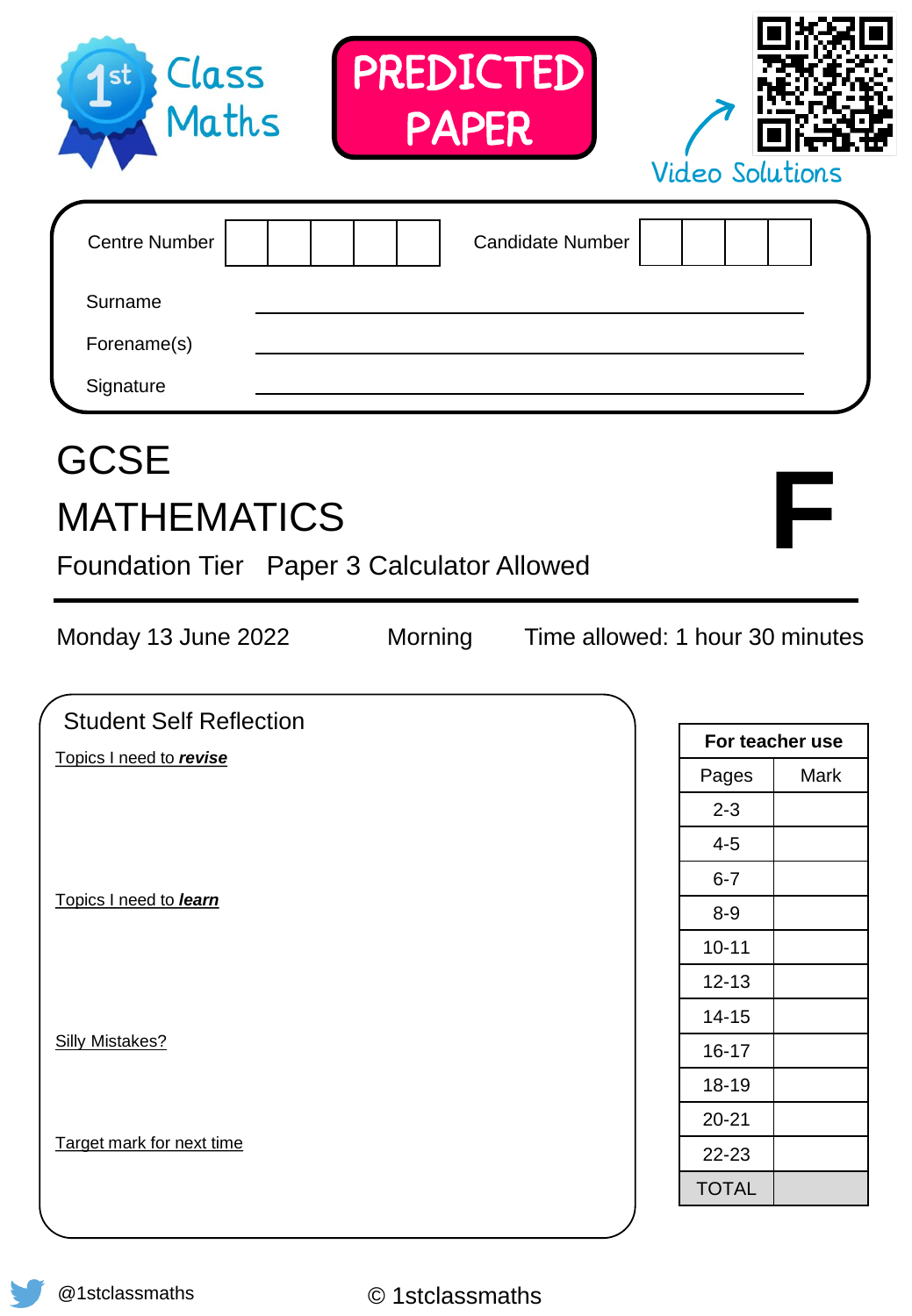

|                  |                                                                         |                  |                                                      | Answer all questions in the spaces provided. |                | Do not write<br>outside the |
|------------------|-------------------------------------------------------------------------|------------------|------------------------------------------------------|----------------------------------------------|----------------|-----------------------------|
| 1                |                                                                         |                  | Circle the value of the digit 7 in the number 2741.5 |                                              |                | [1 mark]                    |
|                  |                                                                         | $70\,$           | 700                                                  | 7000                                         | 70000          |                             |
| $\boldsymbol{2}$ |                                                                         |                  | Circle the fraction which is equal to 60%            |                                              |                | $[1$ mark]                  |
|                  |                                                                         | $\frac{3}{5}$    | $\frac{1}{60}$                                       | $\frac{1}{40}$                               | $\frac{3}{20}$ |                             |
| $\mathbf{3}$     | Convert 5 $\frac{1}{2}$ metres into centimetres.<br>Circle your answer. |                  |                                                      |                                              |                |                             |
|                  |                                                                         | $5.5 \text{ cm}$ | 55 cm                                                | 550 cm                                       | 5500 cm        | [1 mark]                    |
|                  |                                                                         |                  |                                                      |                                              |                |                             |
|                  |                                                                         |                  |                                                      |                                              |                |                             |
|                  |                                                                         |                  |                                                      |                                              |                |                             |



*write*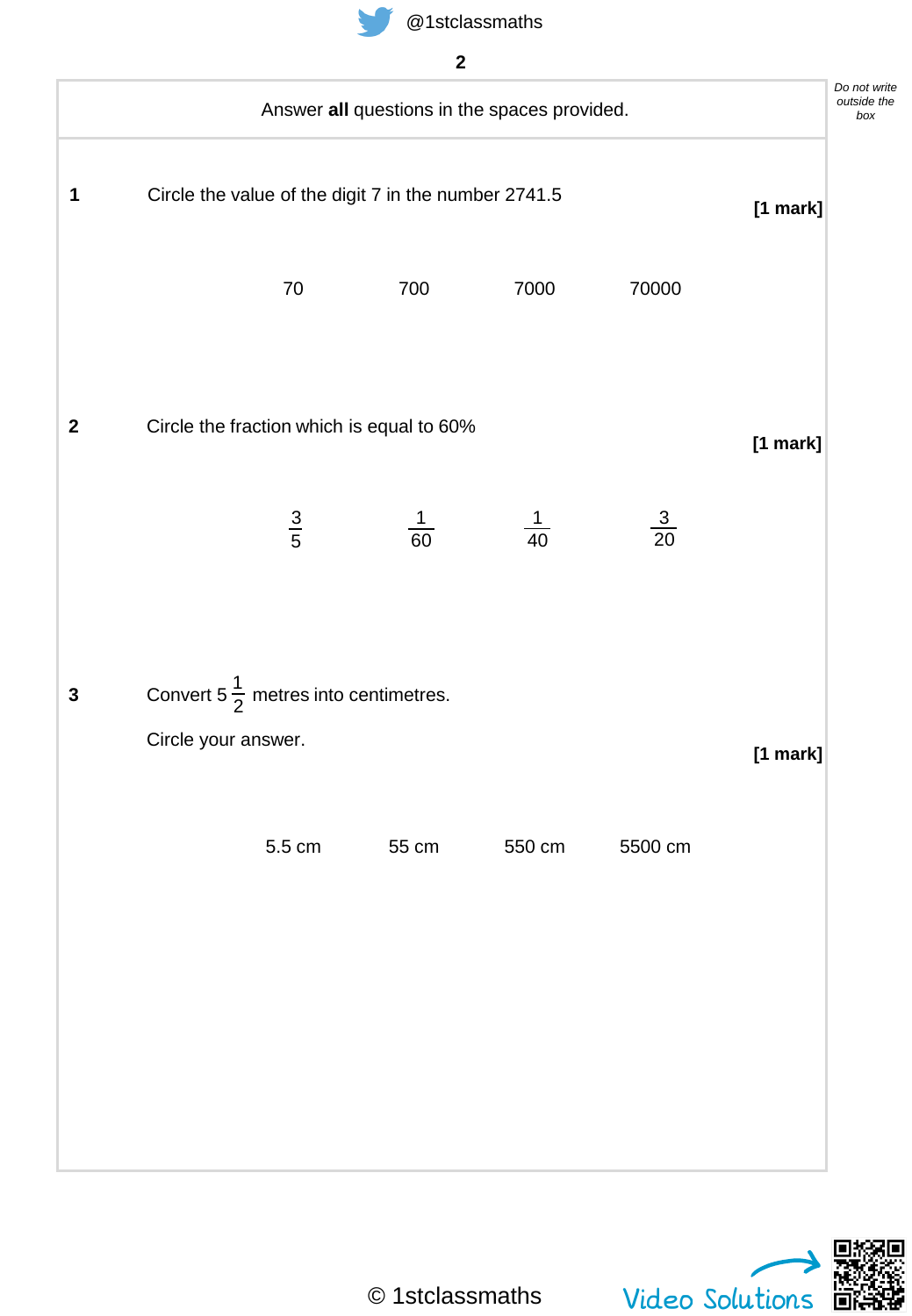

| Work out $\left(\frac{3^2}{10}\right)^3$ |       |                                                  |     |       |            |
|------------------------------------------|-------|--------------------------------------------------|-----|-------|------------|
| Circle your answer.                      |       |                                                  |     |       | $[1$ mark] |
|                                          | 0.027 | 0.729                                            | 0.9 | 656.1 |            |
|                                          |       |                                                  |     |       |            |
|                                          |       |                                                  |     |       |            |
|                                          |       | Work out how many seconds there are in 12 hours. |     |       | [2 marks]  |
|                                          |       |                                                  |     |       |            |
|                                          |       |                                                  |     |       |            |
|                                          |       |                                                  |     |       |            |
|                                          |       |                                                  |     |       |            |
|                                          |       | Answer                                           |     |       | seconds    |
|                                          |       |                                                  |     |       |            |
|                                          |       |                                                  |     |       |            |
|                                          |       |                                                  |     |       |            |
|                                          |       |                                                  |     |       |            |
|                                          |       |                                                  |     |       |            |
|                                          |       |                                                  |     |       |            |
|                                          |       |                                                  |     |       |            |

© 1stclassmaths

Video Solutions

简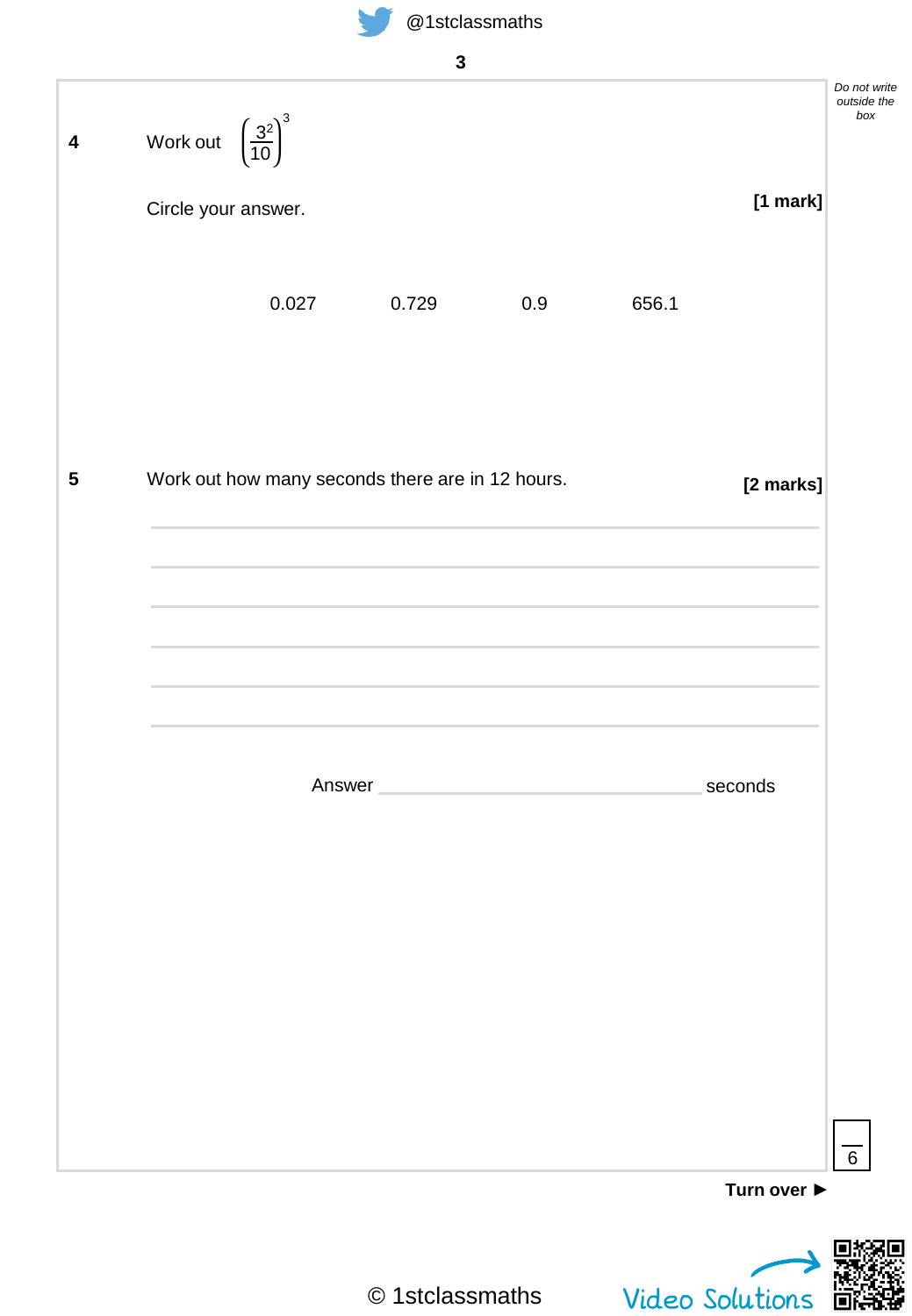**6** The table show information about how people travel to school.

| <b>Travel Method</b> | <b>Frequency</b> |
|----------------------|------------------|
| Walk                 | 12               |
| <b>Bike</b>          | 14               |
| Car                  |                  |
| <b>Bus</b>           |                  |

## Draw a bar chart to show the information.

**[3 marks]**

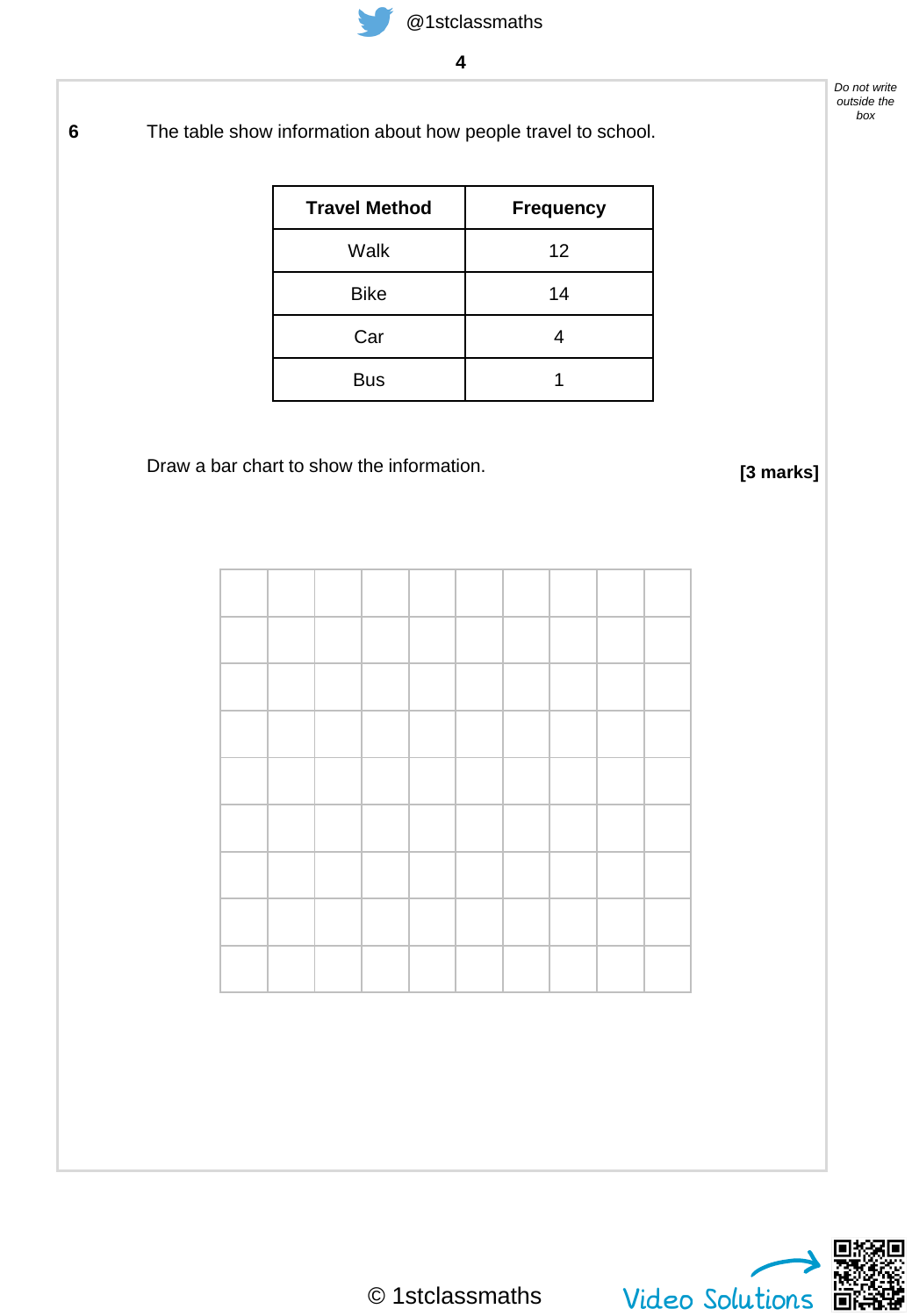

| $\overline{\mathbf{7}}$ | Here is a regular polygon.                                                                                                                                                                                                                              | Do not write<br>outside the<br>box |
|-------------------------|---------------------------------------------------------------------------------------------------------------------------------------------------------------------------------------------------------------------------------------------------------|------------------------------------|
| (a)<br>$\mathbf{7}$     | Write down the name of the regular polygon.<br>$\mathcal{L}^{\mathcal{L}}(\mathcal{L}^{\mathcal{L}})$ and $\mathcal{L}^{\mathcal{L}}(\mathcal{L}^{\mathcal{L}})$ . The contribution of $\mathcal{L}^{\mathcal{L}}(\mathcal{L}^{\mathcal{L}})$<br>Answer | $[1$ mark]                         |
| 7 (b)                   | Write down the order of rotational symmetry of the regular polygon.<br>Answer                                                                                                                                                                           | $[1$ mark]                         |
| 7 (c)                   | Draw all of the lines of symmetry onto the regular polygon.                                                                                                                                                                                             | $[1$ mark]<br>6                    |
|                         |                                                                                                                                                                                                                                                         | Turn over $\blacktriangleright$    |
|                         |                                                                                                                                                                                                                                                         |                                    |

© 1stclassmaths

Video Solutions

间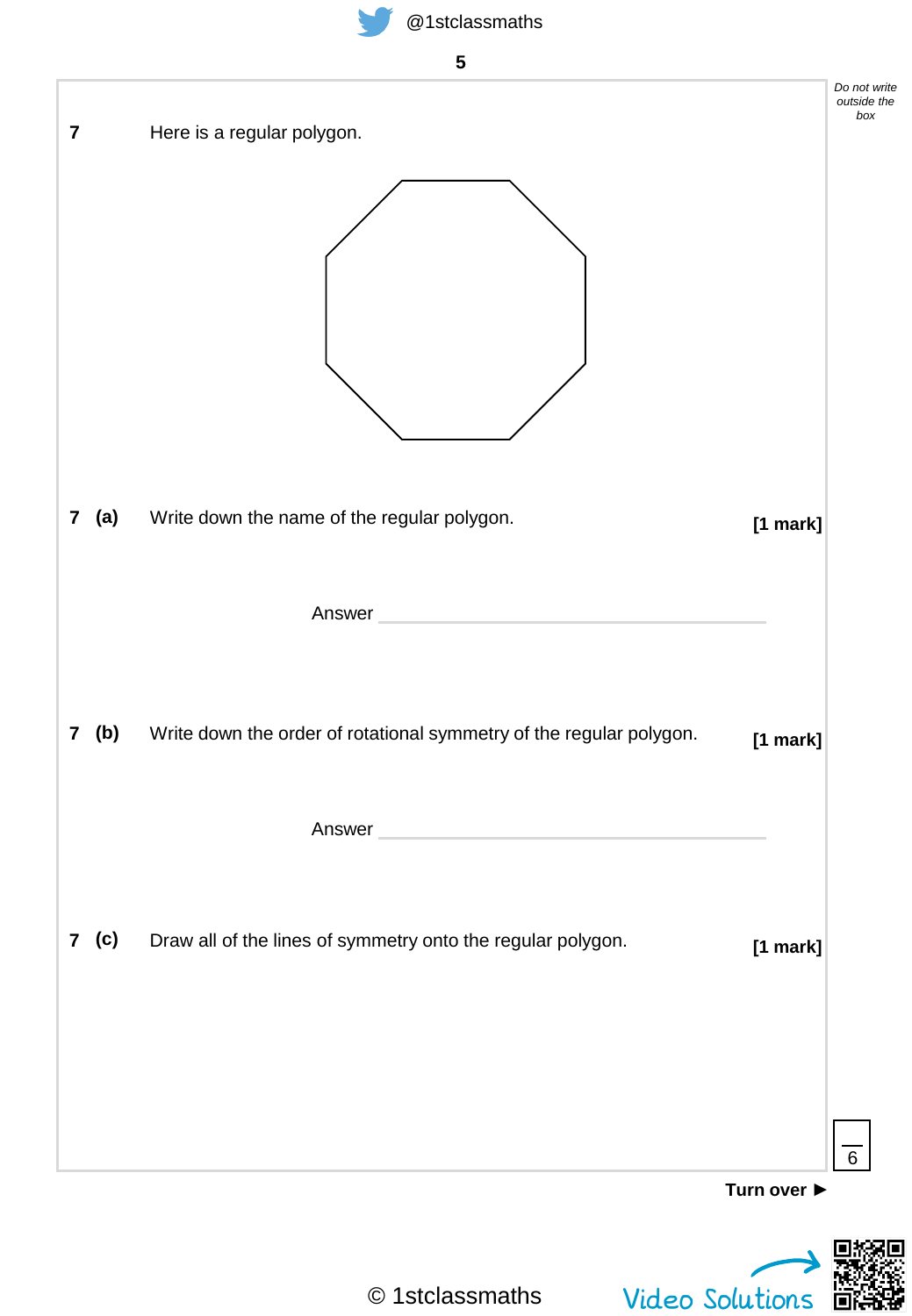

A company sells 16 GB and 8 GB mobile phones. All customers are given the option to purchase a phone cover. During one week the company sells: 52 of the 16 GB phones. 79 of the 8 GB phones. 60 phone covers. Half of the customers who bought the 16 GB phone bought a phone cover. **Phone Cover** Yes No Yes No **Phone Type** 16 GB 8 GB Complete the frequency tree **[4 marks] 8 (a) Phones Sold**

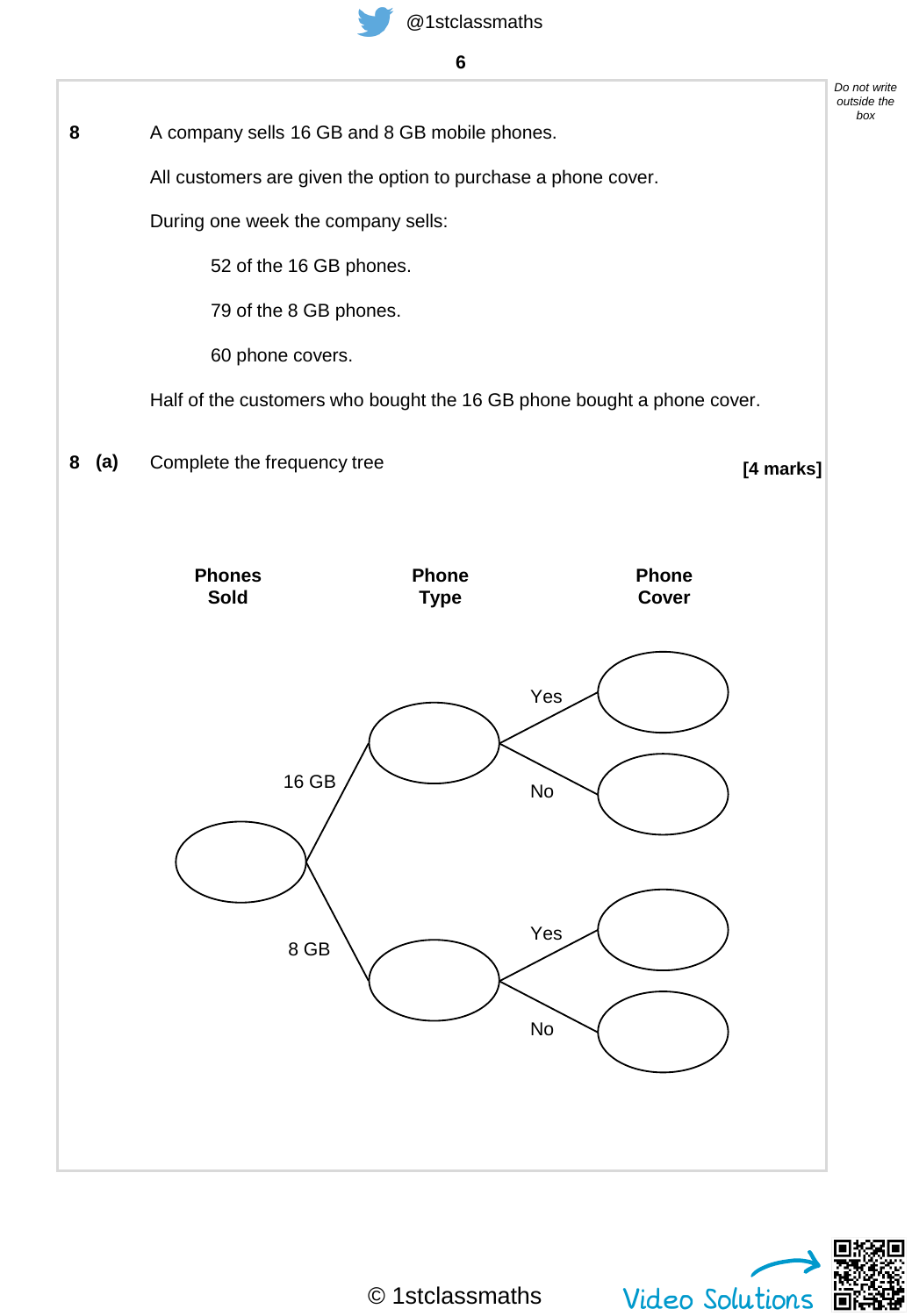The table below shows how much profit the company makes for each sale. **8**

| <b>Phone</b> | <b>Profit</b> |
|--------------|---------------|
| 16 GB        | £15           |
| 8 GB         | £12.80        |

The company also makes 60p profit for each phone cover sold.

**[3 marks] <sup>8</sup> (b)** Calculate the total profit made by the phone company in this week.

Answer £



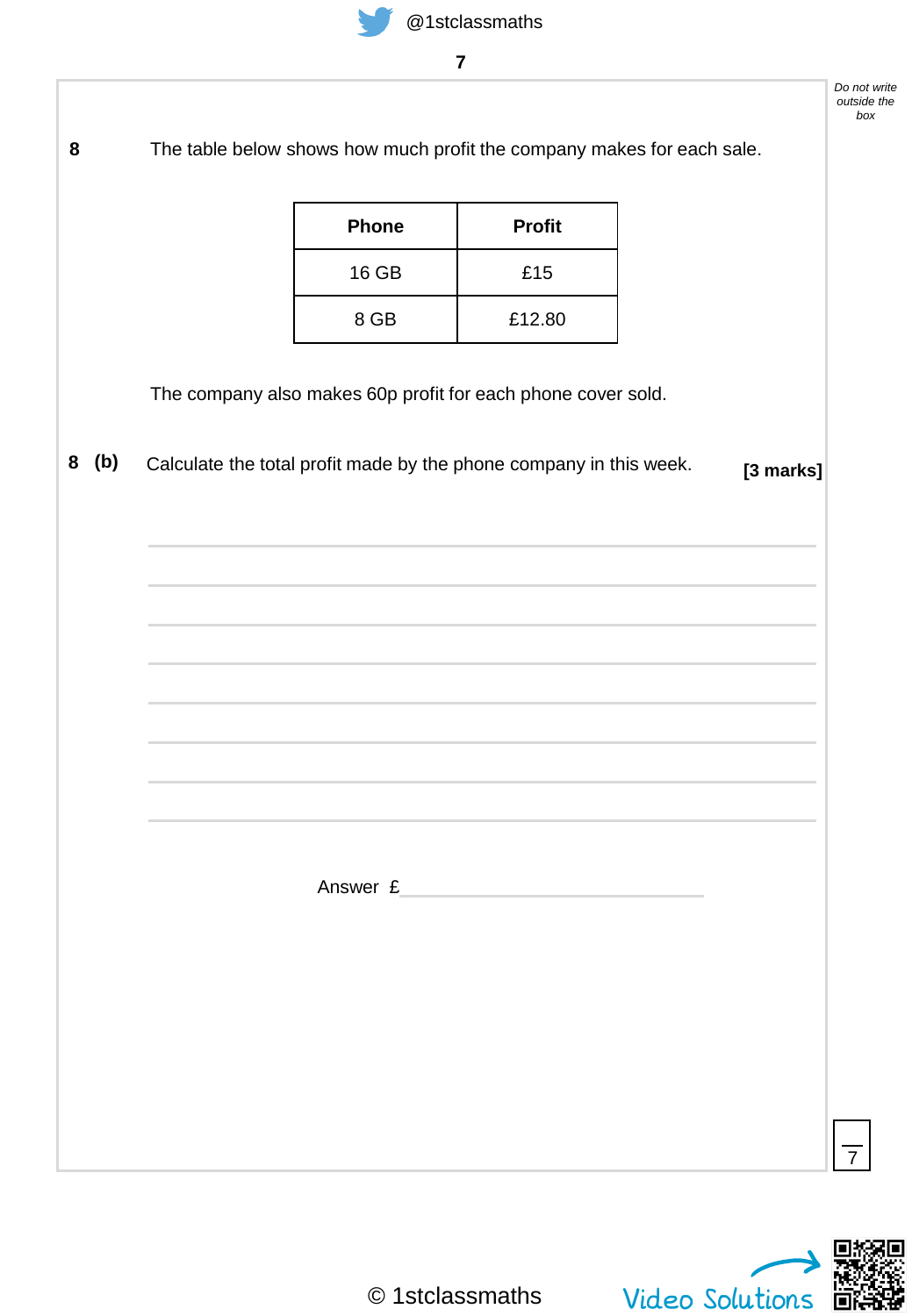**8**



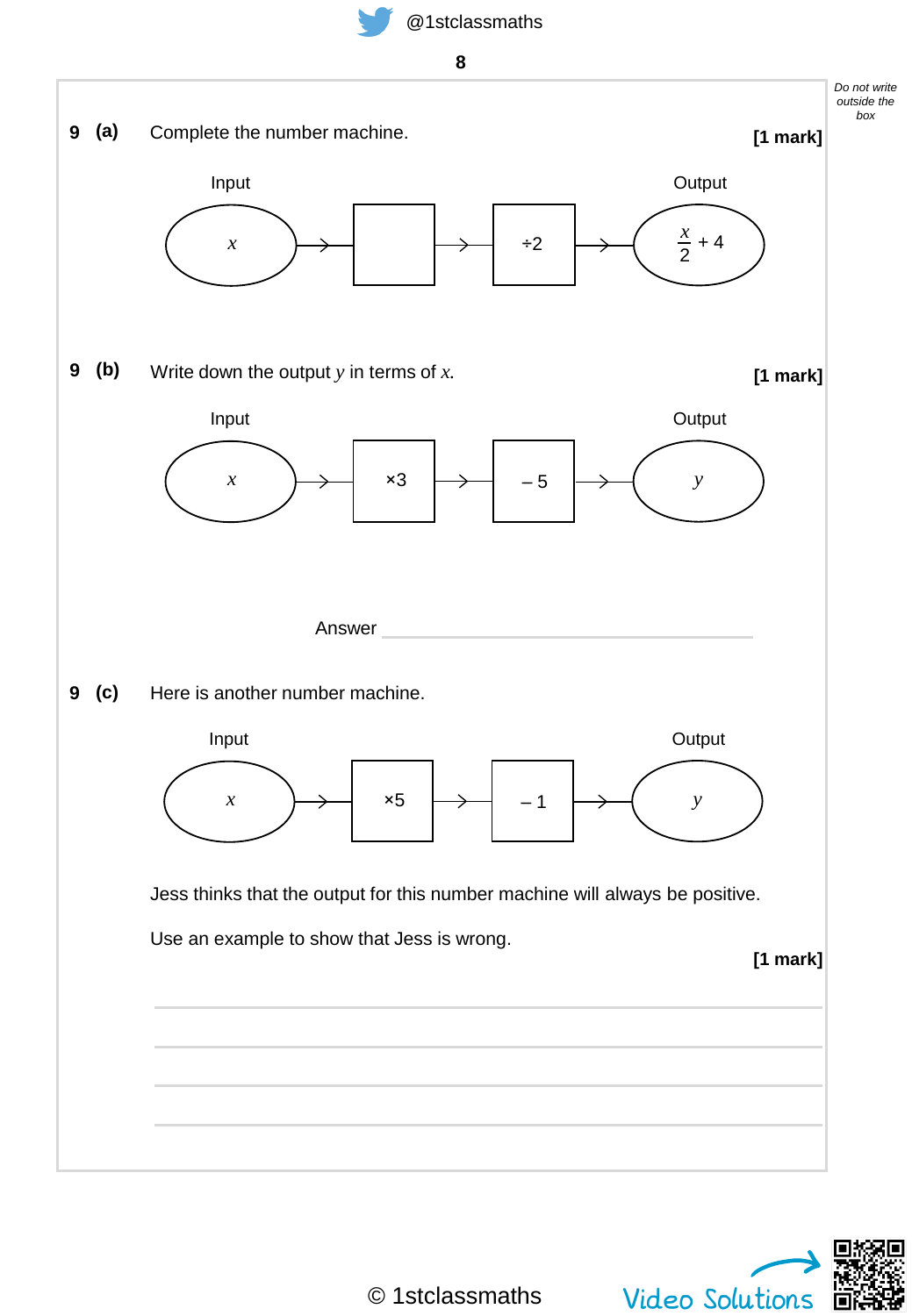| 10                | Dave visits a snooker shop to test out some new snooker cues.                        |                                                                                                                |       | box      |
|-------------------|--------------------------------------------------------------------------------------|----------------------------------------------------------------------------------------------------------------|-------|----------|
|                   | He practices with each cue and records his information in the table.                 |                                                                                                                |       |          |
|                   |                                                                                      | Cue A                                                                                                          | Cue B |          |
|                   | Number of pots                                                                       | 23                                                                                                             | 36    |          |
|                   | Number of misses                                                                     | 27                                                                                                             | 44    |          |
|                   | <b>Total Shots</b>                                                                   | 50                                                                                                             | 80    |          |
| 10 $(a)$          | Write down an estimate for the probability that Dave pots a ball using cue A.        |                                                                                                                |       | [1 mark] |
|                   |                                                                                      | Answer                                                                                                         |       |          |
|                   | 10 (b) Write down an estimate for the probability that Dave pots a ball using cue B. |                                                                                                                |       | [1 mark] |
|                   |                                                                                      | Answer and the contract of the contract of the contract of the contract of the contract of the contract of the |       |          |
| 10 <sub>(c)</sub> | Which cue does Dave pot balls better with?                                           |                                                                                                                |       |          |
|                   | Tick one box                                                                         |                                                                                                                |       |          |
|                   | Cue A                                                                                |                                                                                                                |       |          |
|                   | Cue B                                                                                |                                                                                                                |       |          |
|                   | Give a reason for your answer.                                                       |                                                                                                                |       | [1 mark] |
|                   |                                                                                      |                                                                                                                |       |          |
|                   |                                                                                      |                                                                                                                |       |          |
|                   |                                                                                      |                                                                                                                |       | 6        |

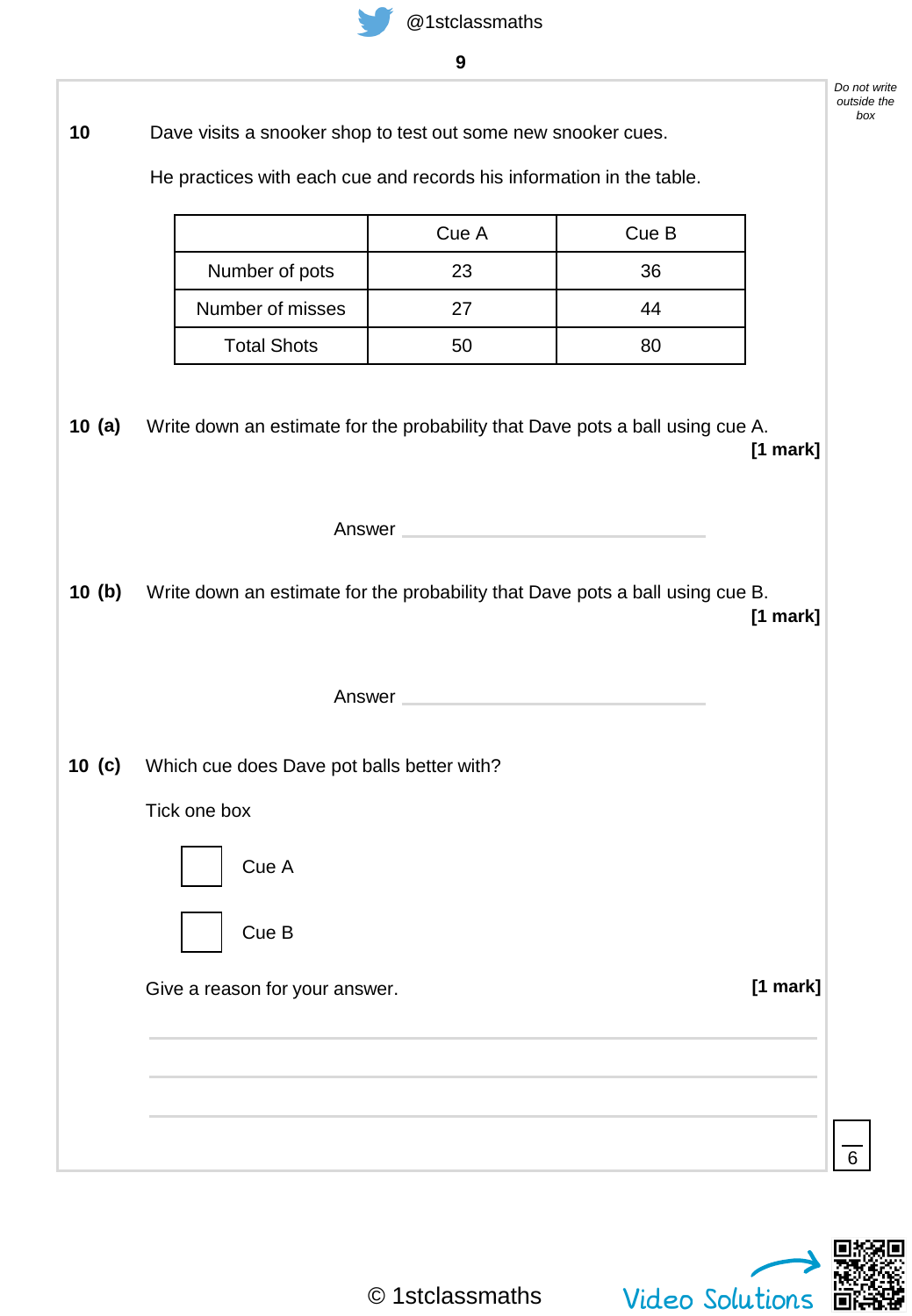

| × | ٦<br>۰.<br>v |
|---|--------------|
|   |              |

| Answer<br>the control of the control of the control of<br>Dean thinks of a number.<br>His number is a factor of 200.<br>His number is also a multiple of 8.<br>Work out two possible numbers that Dean would be thinking of.<br>Answer and and | Simplify fully $6a^2 - 7a - a^2 + 3a$ | [2 marks] |
|------------------------------------------------------------------------------------------------------------------------------------------------------------------------------------------------------------------------------------------------|---------------------------------------|-----------|
|                                                                                                                                                                                                                                                |                                       |           |
|                                                                                                                                                                                                                                                |                                       |           |
|                                                                                                                                                                                                                                                |                                       |           |
|                                                                                                                                                                                                                                                |                                       |           |
|                                                                                                                                                                                                                                                |                                       |           |
|                                                                                                                                                                                                                                                |                                       |           |
|                                                                                                                                                                                                                                                |                                       | [3 marks] |
|                                                                                                                                                                                                                                                |                                       |           |
|                                                                                                                                                                                                                                                |                                       |           |
|                                                                                                                                                                                                                                                |                                       |           |
|                                                                                                                                                                                                                                                |                                       |           |
|                                                                                                                                                                                                                                                |                                       |           |
|                                                                                                                                                                                                                                                |                                       |           |

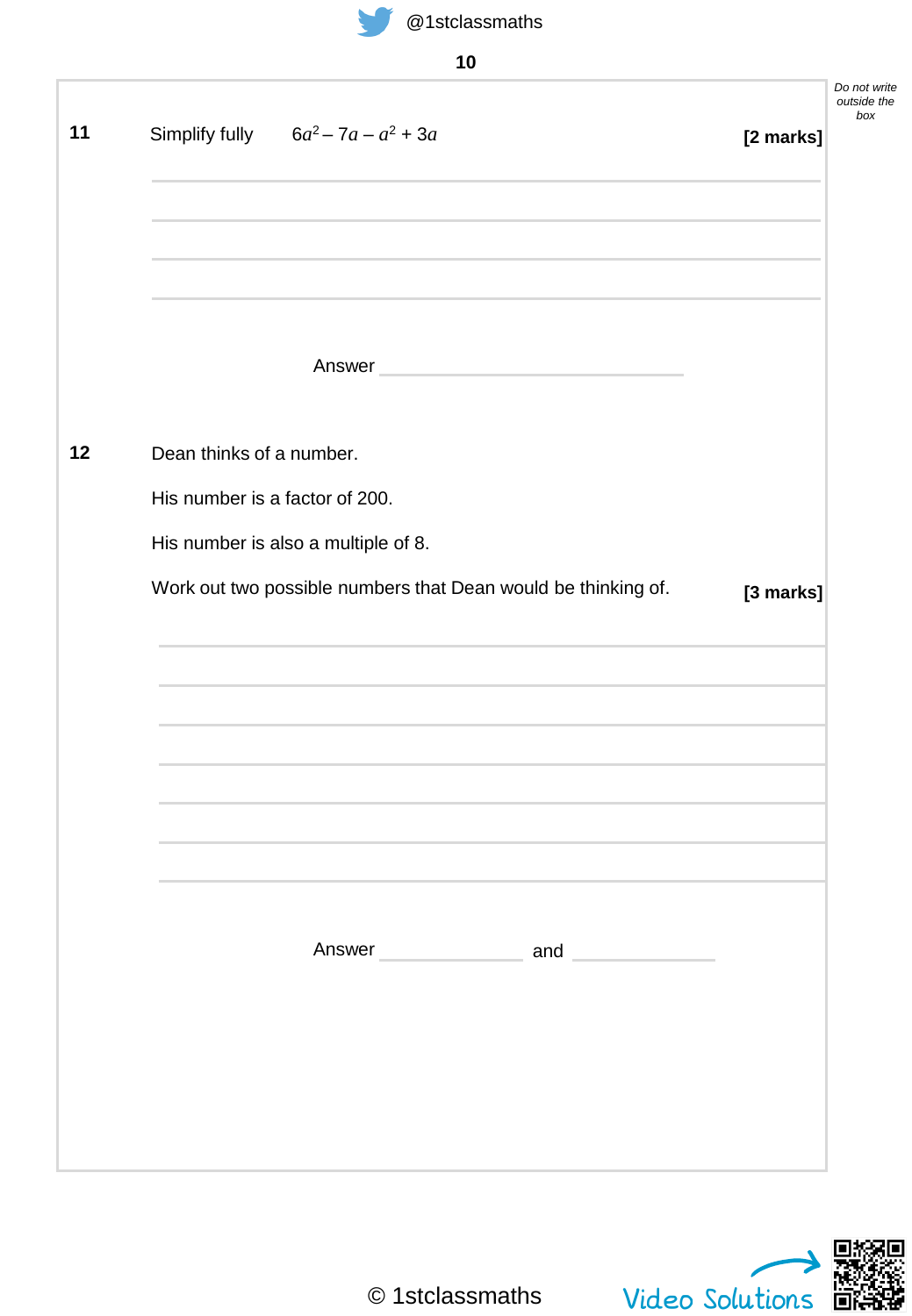

## **11**

| A bag contains only red, green and yellow counters.                    |                  | Do not write<br>outside the<br>box |
|------------------------------------------------------------------------|------------------|------------------------------------|
| The ratio of red, green and yellow counters is $2:6:5$                 |                  |                                    |
| Anja claims that there are 50 counters in the bag.                     |                  |                                    |
|                                                                        |                  |                                    |
| Show that Anja cannot be correct.                                      |                  | [2 marks]                          |
|                                                                        |                  |                                    |
|                                                                        |                  |                                    |
|                                                                        |                  |                                    |
|                                                                        |                  |                                    |
|                                                                        |                  |                                    |
|                                                                        |                  |                                    |
|                                                                        |                  |                                    |
| Here is a diagram with some angles labelled.                           |                  |                                    |
| Lines PQ and RS are parallel.                                          |                  |                                    |
| d<br>$\boldsymbol{\chi}$<br>Р<br>a<br>$\boldsymbol{\mathcal{D}}$       | Q<br>S           |                                    |
| $\mathcal{C}^-$<br>R                                                   |                  |                                    |
| Circle the letter of the angle that is <b>alternate</b> to angle $x$ . |                  | $[1$ mark]                         |
|                                                                        |                  |                                    |
| $\boldsymbol{b}$<br>$\boldsymbol{a}$<br>$\boldsymbol{c}$               | $\boldsymbol{d}$ |                                    |
|                                                                        |                  |                                    |
|                                                                        |                  |                                    |
|                                                                        |                  |                                    |

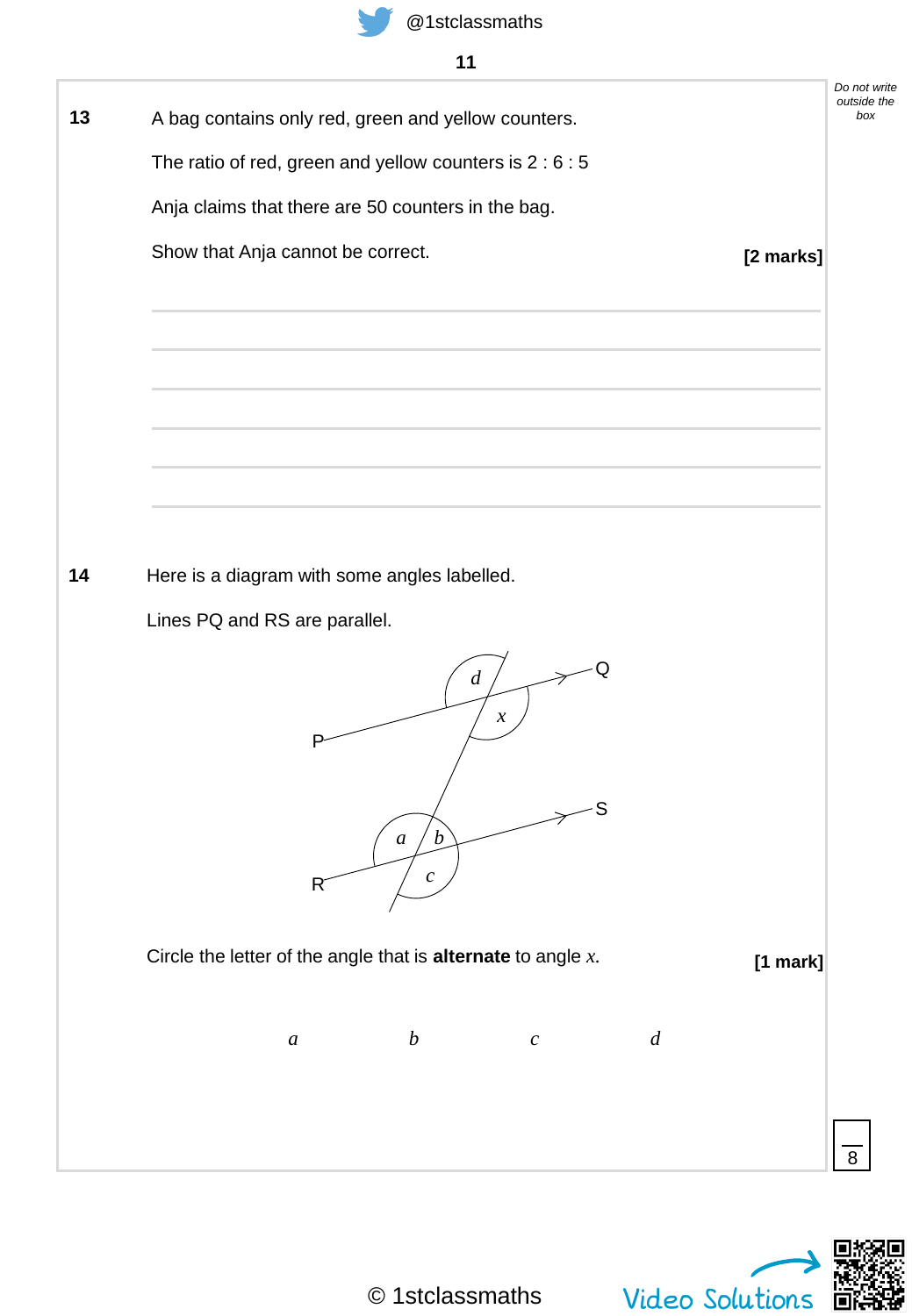Lara collects marbles. **15**

Each of her marbles is a sphere with radius 4 mm.

Her marbles are stored in a cylindrical container with radius 4 mm.

Her current container has space for 3 marbles.

**Marbles stacked in container**

Marbles are stacked on one top of another as shown in the diagram below.

**One marble**



Lara purchases a new container.

It has the same radius as her old container but the height is 15 cm.

Work out the maximum number of marbles Lara can stack in her new container.

**[3 marks]**

| Answer |  |
|--------|--|
|        |  |
|        |  |

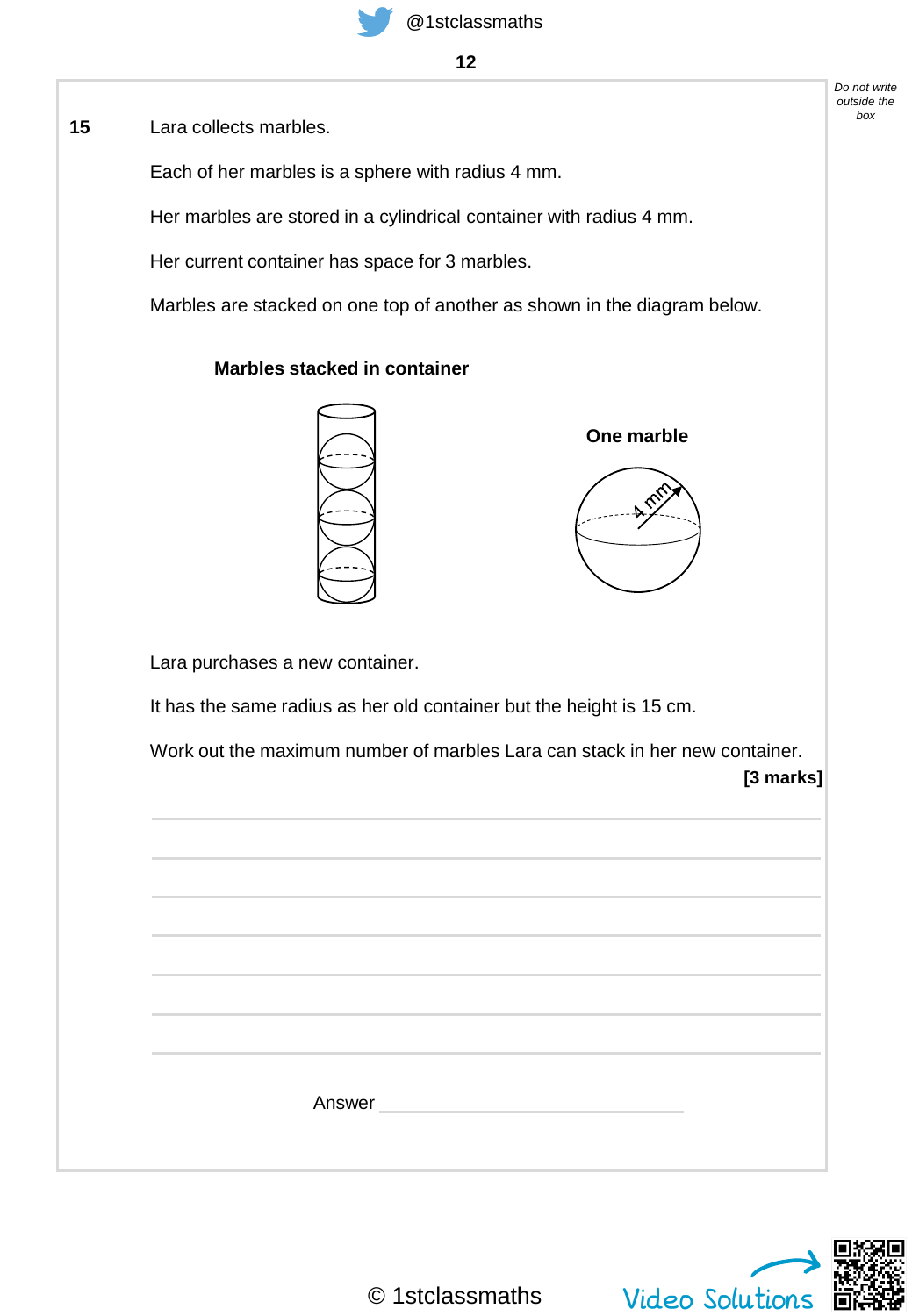| 16    | Here is a formula for the price of a taxi                                                                               | Do not write<br>outside the<br>box |
|-------|-------------------------------------------------------------------------------------------------------------------------|------------------------------------|
|       | $P = 2.50 + 1.85m$                                                                                                      |                                    |
|       | $P$ is the price of the taxi in pounds.<br>$m$ is the number of miles travelled                                         |                                    |
| 16(a) | How much does a 7 mile journey cost?<br>[2 marks]                                                                       |                                    |
|       |                                                                                                                         |                                    |
|       |                                                                                                                         |                                    |
|       | Answer £<br><u> 1980 - Johann Barbara, martxa</u>                                                                       |                                    |
| 16(b) | A journey has a price of £41.35                                                                                         |                                    |
|       | Work out how long the journey is in miles.<br>[3 marks]                                                                 |                                    |
|       |                                                                                                                         |                                    |
|       |                                                                                                                         |                                    |
|       |                                                                                                                         |                                    |
|       |                                                                                                                         |                                    |
|       | Answer and the contract of the contract of the contract of the contract of the contract of the contract of the<br>miles |                                    |
|       |                                                                                                                         | 8                                  |

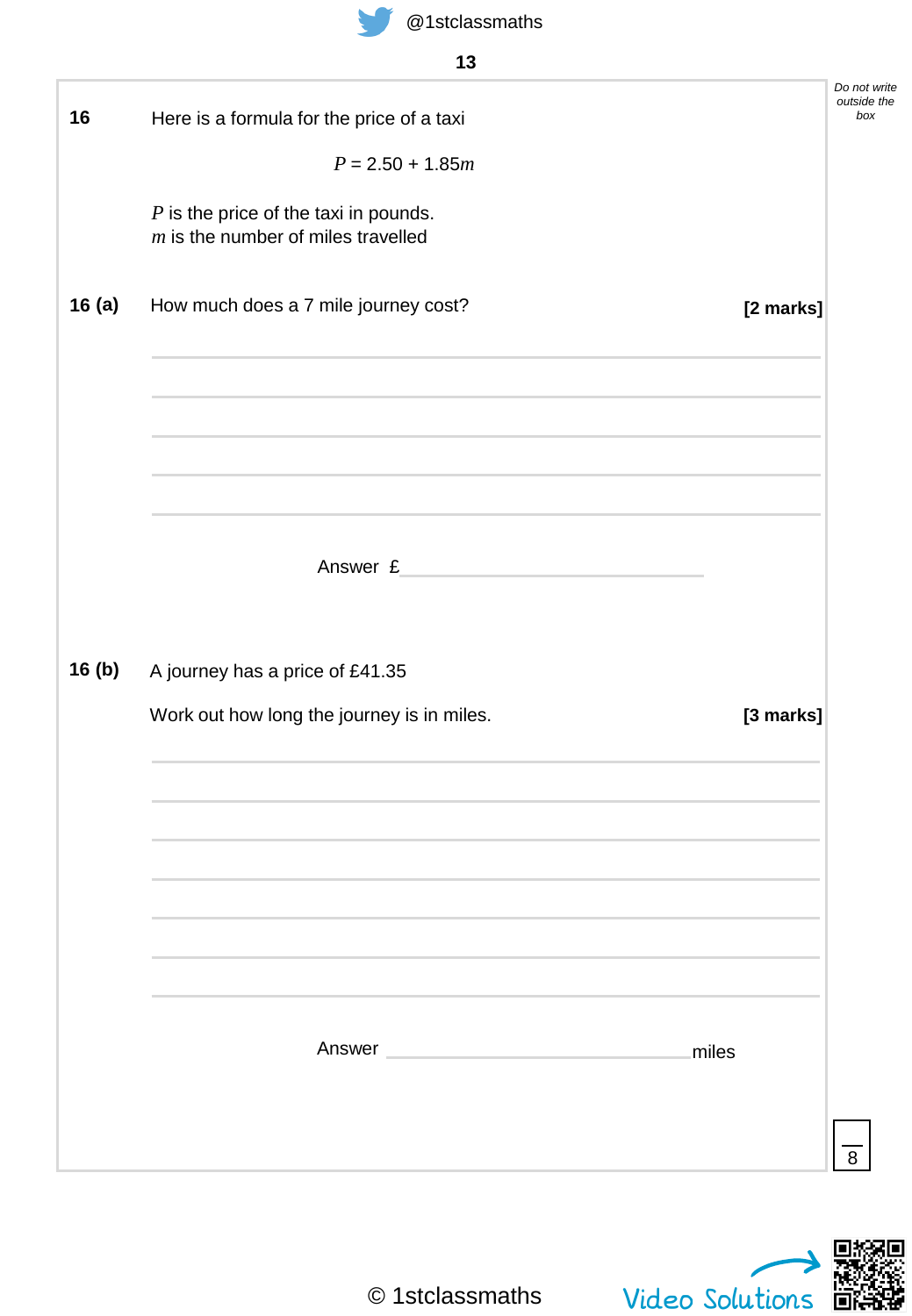

**14**

Here is a compound shape. Work out the perimeter of the shape. **Give the units of your answer.** *Do not write outside the box* **17 [4 marks]** Answer 11 cm 6 cm 4 cm 3 cm 8 cm 8 cm Not drawn accurately

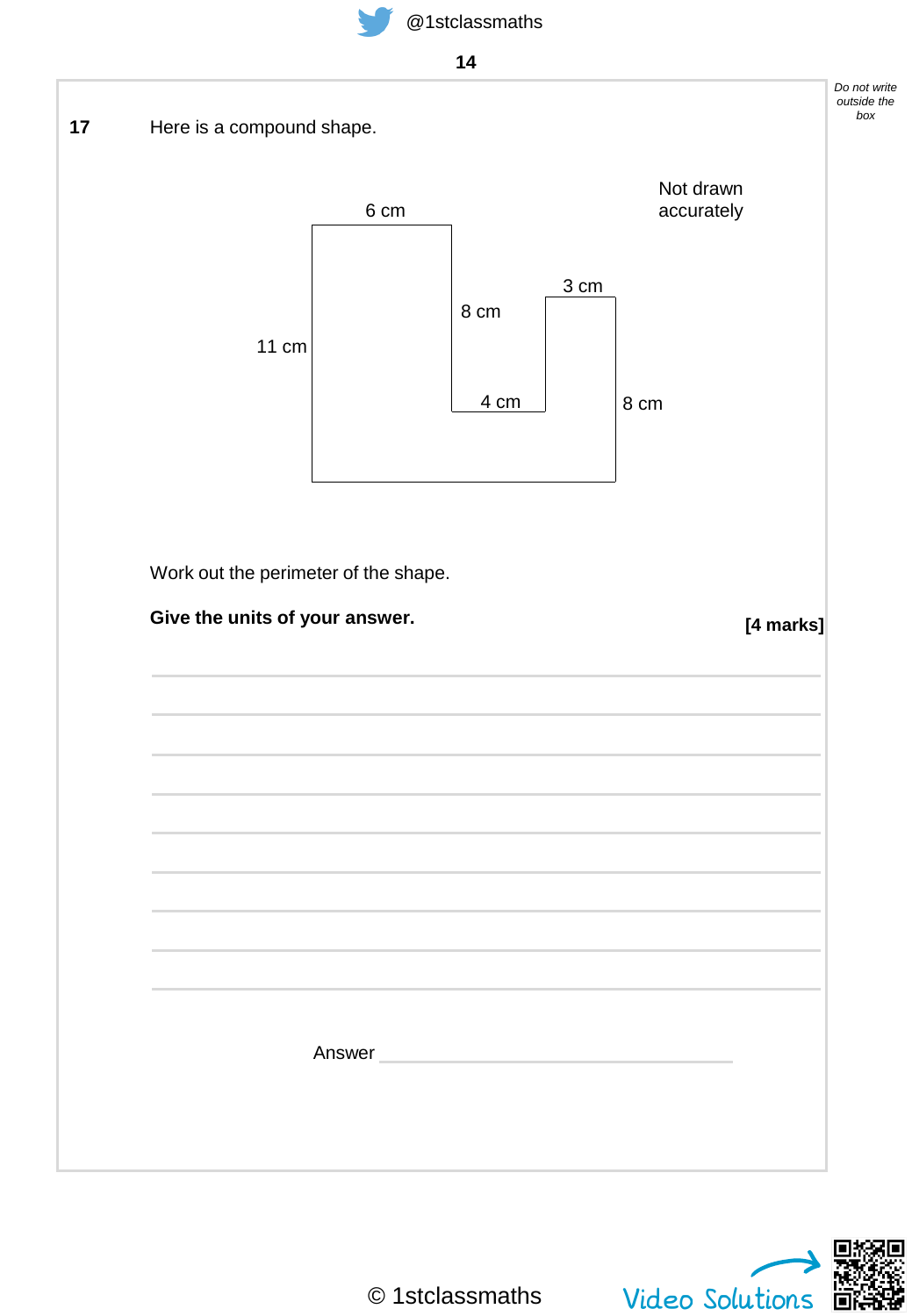



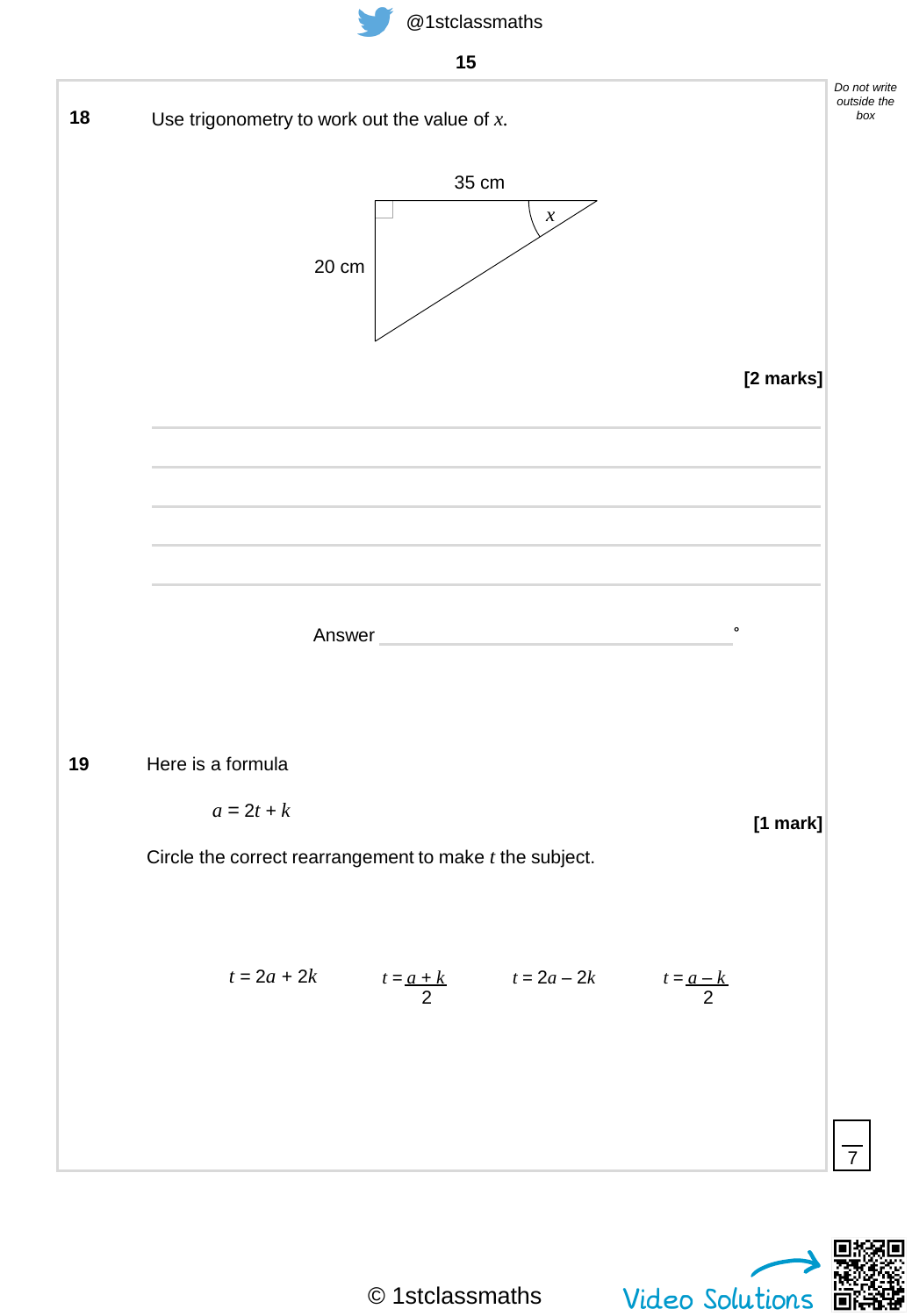

![](_page_15_Figure_2.jpeg)

![](_page_15_Picture_3.jpeg)

© 1stclassmaths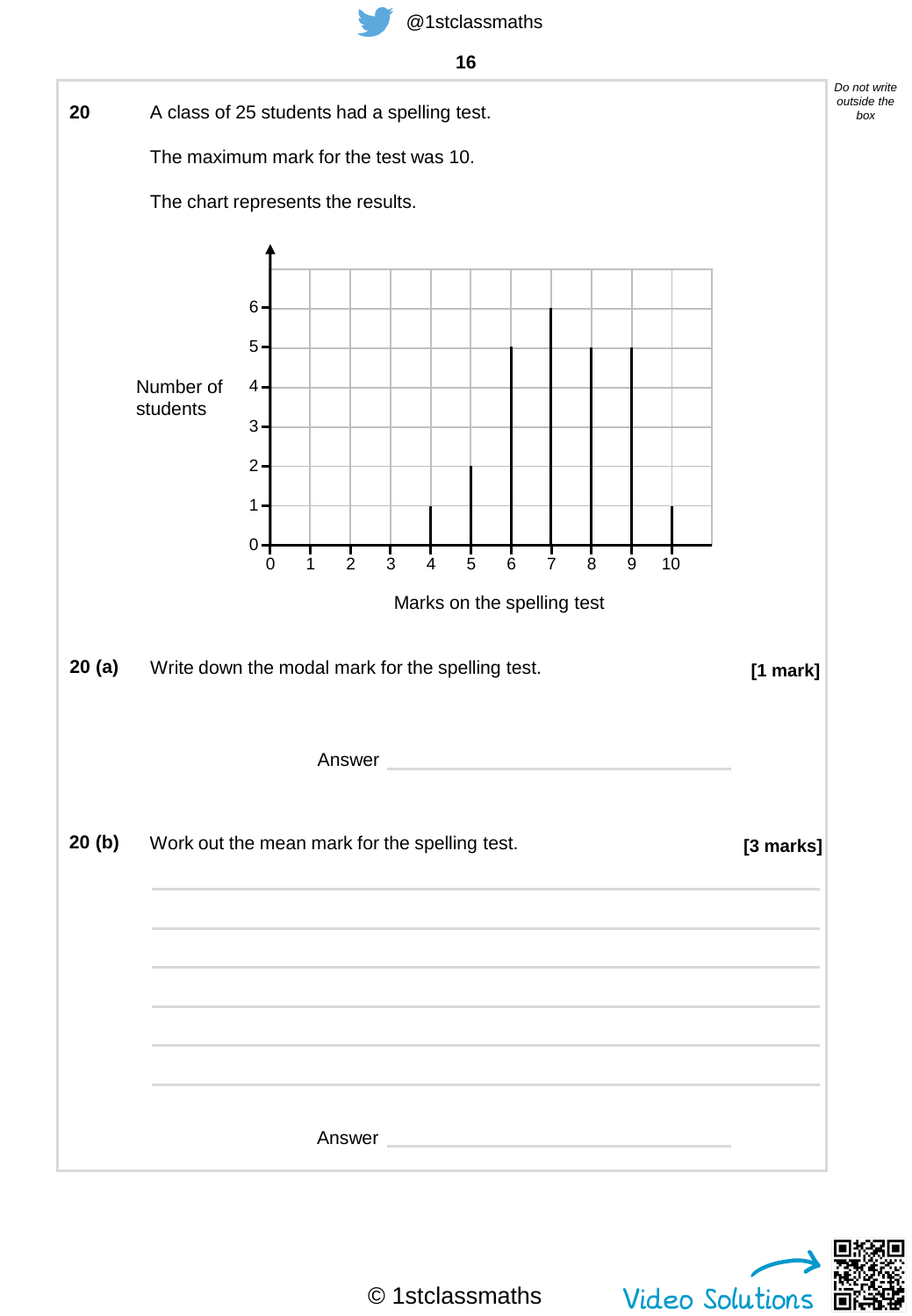![](_page_16_Picture_0.jpeg)

**17**

![](_page_16_Figure_3.jpeg)

![](_page_16_Picture_4.jpeg)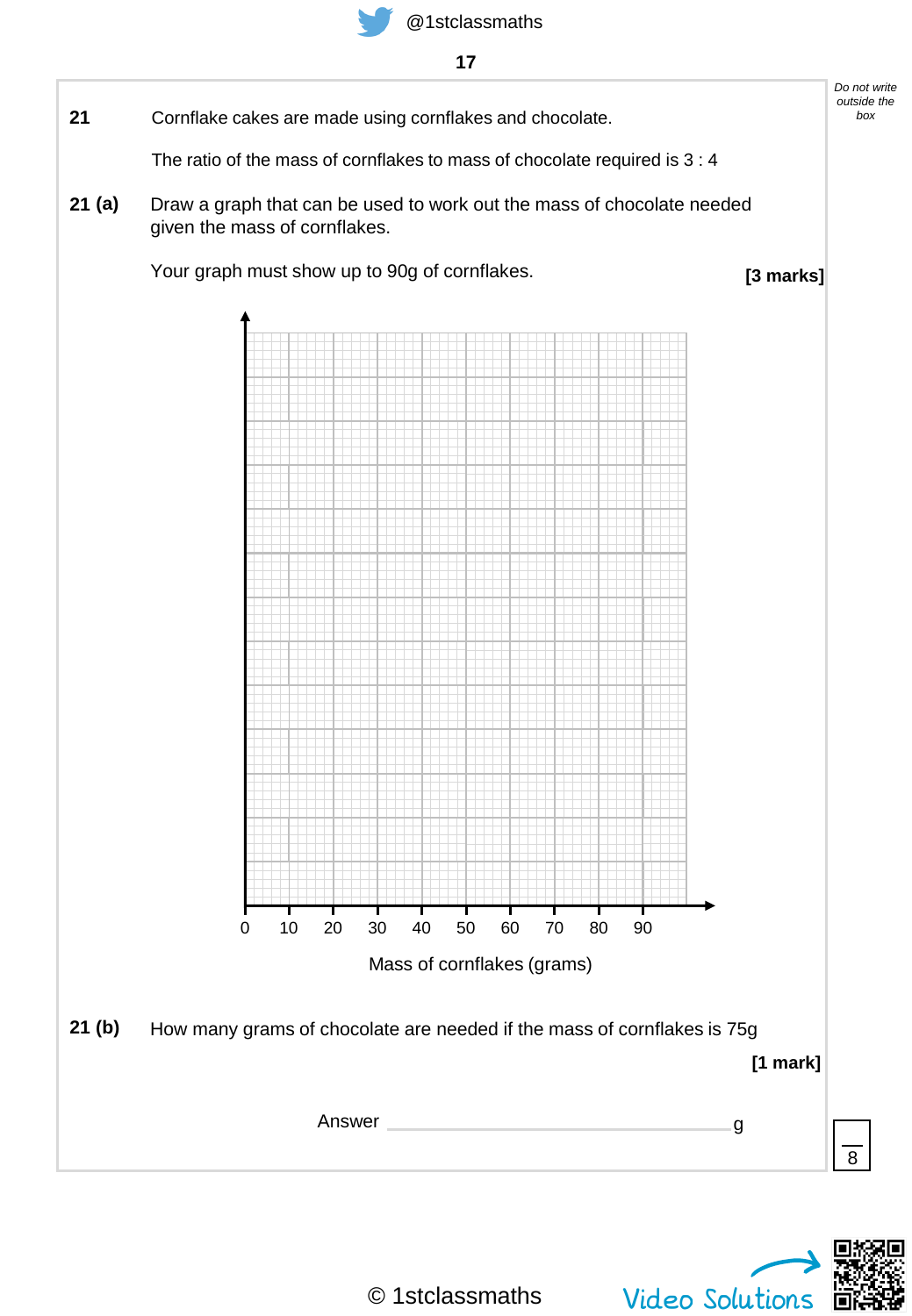![](_page_17_Picture_0.jpeg)

| - 1<br>۰.<br>×<br>۰. |
|----------------------|
|----------------------|

|       |                                                                                                                                                                                                                                      |           | Do not write<br>outside the<br>box |
|-------|--------------------------------------------------------------------------------------------------------------------------------------------------------------------------------------------------------------------------------------|-----------|------------------------------------|
| 22    | Work out the highest common factor (HCF) of 36 and 120                                                                                                                                                                               | [2 marks] |                                    |
|       |                                                                                                                                                                                                                                      |           |                                    |
|       |                                                                                                                                                                                                                                      |           |                                    |
|       |                                                                                                                                                                                                                                      |           |                                    |
|       |                                                                                                                                                                                                                                      |           |                                    |
|       | Answer <u>and the community of the community of the community of the community of the community of the community of the community of the community of the community of the community of the community of the community of the co</u> |           |                                    |
|       |                                                                                                                                                                                                                                      |           |                                    |
|       |                                                                                                                                                                                                                                      |           |                                    |
| 23    | A packet of crisps has a mass of 25 grams (to the nearest gram).                                                                                                                                                                     |           |                                    |
| 23(a) | Complete the error interval for the mass of the packet of crisps.                                                                                                                                                                    | [2 marks] |                                    |
|       |                                                                                                                                                                                                                                      |           |                                    |
|       |                                                                                                                                                                                                                                      |           |                                    |
|       | Answer $g \leq$ mass <<br>g                                                                                                                                                                                                          |           |                                    |
|       | A multipack of crisps contains 12 of the individual packets.                                                                                                                                                                         |           |                                    |
| 23(b) | Complete the error interval for the mass of the multipack of crisps.                                                                                                                                                                 | [1 mark]  |                                    |
|       |                                                                                                                                                                                                                                      |           |                                    |
|       |                                                                                                                                                                                                                                      |           |                                    |
|       |                                                                                                                                                                                                                                      |           |                                    |
|       |                                                                                                                                                                                                                                      |           |                                    |
|       |                                                                                                                                                                                                                                      |           |                                    |
|       |                                                                                                                                                                                                                                      |           |                                    |
|       |                                                                                                                                                                                                                                      |           |                                    |

![](_page_17_Picture_4.jpeg)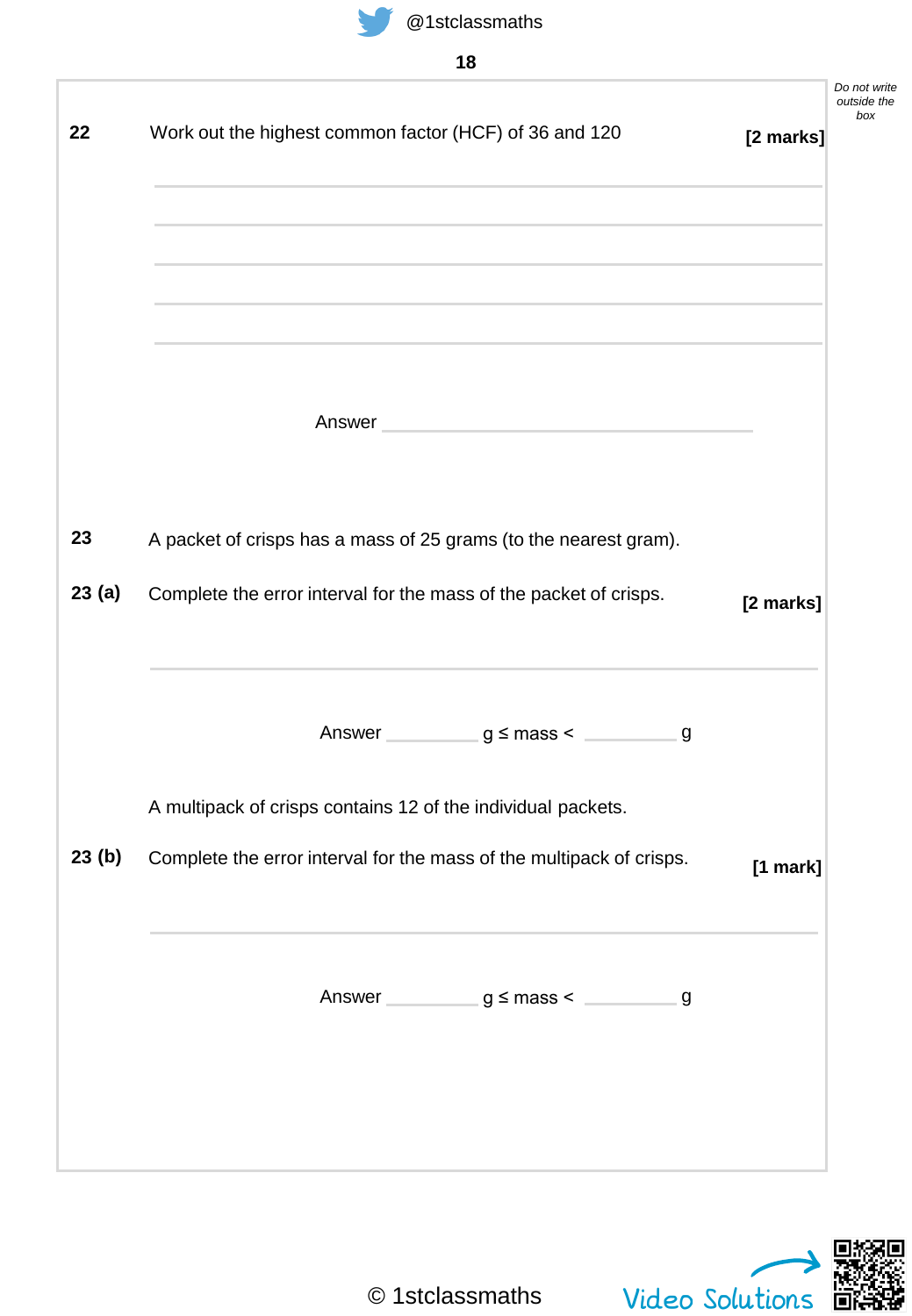![](_page_18_Picture_0.jpeg)

| 19 |  |
|----|--|

| 24 (a)<br>The first two terms of a geometric progression are shown.                                                                                                                                                                  |           |
|--------------------------------------------------------------------------------------------------------------------------------------------------------------------------------------------------------------------------------------|-----------|
| 32<br>24                                                                                                                                                                                                                             |           |
| Work out the third and fourth terms.<br>and the control of the control of the control of the control of the control of the control of the control of the                                                                             | [2 marks] |
|                                                                                                                                                                                                                                      |           |
| Third Term <b>Experiment Control</b> to the control of the control of the control of the control of the control of the control of the control of the control of the control of the control of the control of the control of the con  |           |
| Fourth Term <b>Contract Contract Contract Contract Contract Contract Contract Contract Contract Contract Contract Contract Contract Contract Contract Contract Contract Contract Contract Contract Contract Contract Contract Co</b> |           |
| 24 (b)<br>An arithmetic progression is shown below.                                                                                                                                                                                  |           |
| 20<br>18<br>16<br>14<br><b>Contract Contract Contract</b>                                                                                                                                                                            |           |
| Work out the $nth$ term.                                                                                                                                                                                                             | [2 marks] |
|                                                                                                                                                                                                                                      |           |
|                                                                                                                                                                                                                                      |           |
| Answer<br><u> 1980 - Jan Stein Stein, marwolaethau a bh</u>                                                                                                                                                                          |           |
|                                                                                                                                                                                                                                      |           |
|                                                                                                                                                                                                                                      |           |

© 1stclassmaths

Video Solutions

儼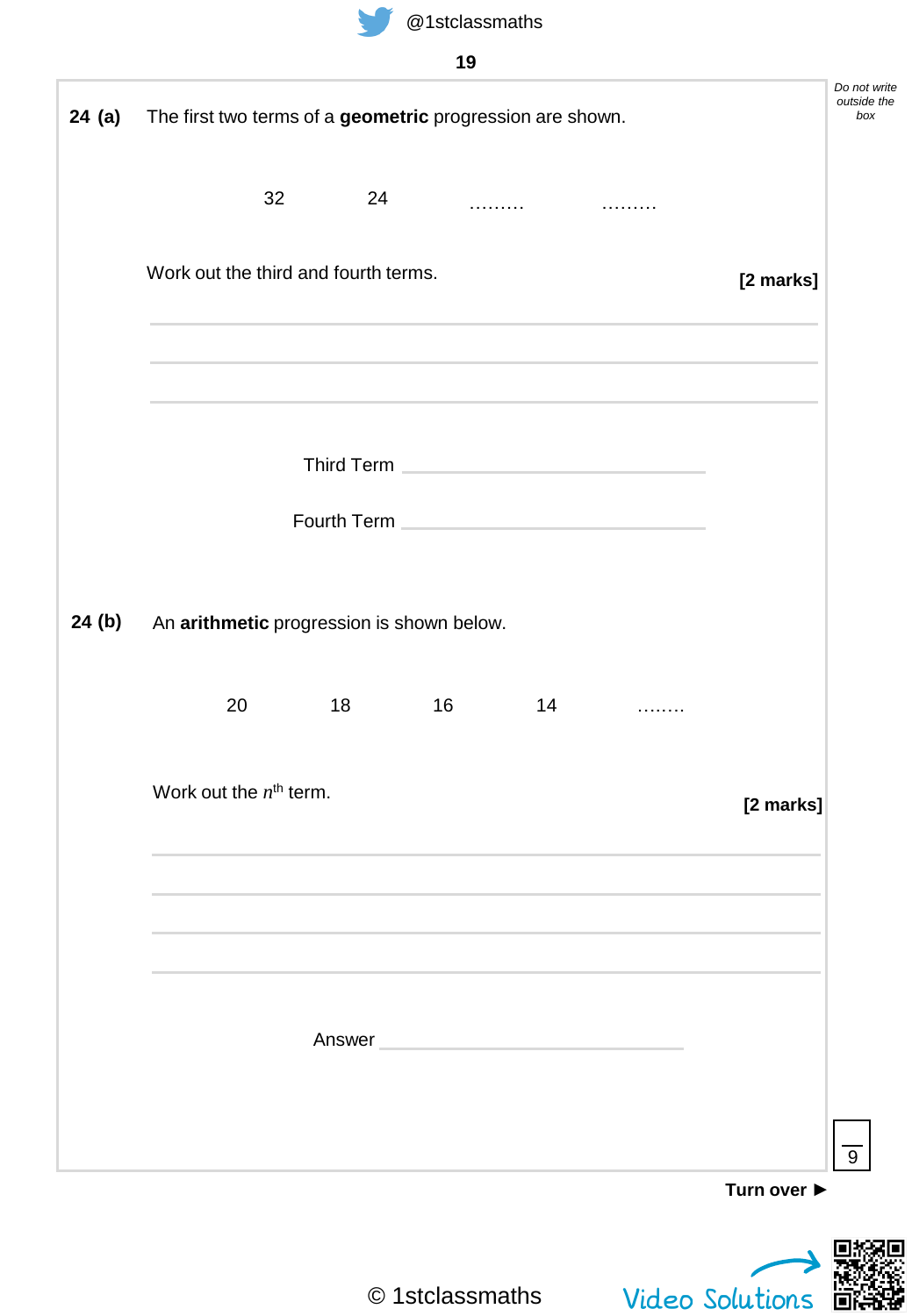![](_page_19_Picture_0.jpeg)

*Do not write outside the box* **25 a** = **[2 marks]** Answer Ryan and Amy share £315 in the ratio 4 : 5 Work out how much money Ryan receives. **26 [3 marks]** Answer £ 7  $\begin{pmatrix} 7 \\ -3 \end{pmatrix}$  **b** =  $\begin{pmatrix} -3 \\ 6 \end{pmatrix}$ 6 Work out  $2a + b$ 

![](_page_19_Picture_3.jpeg)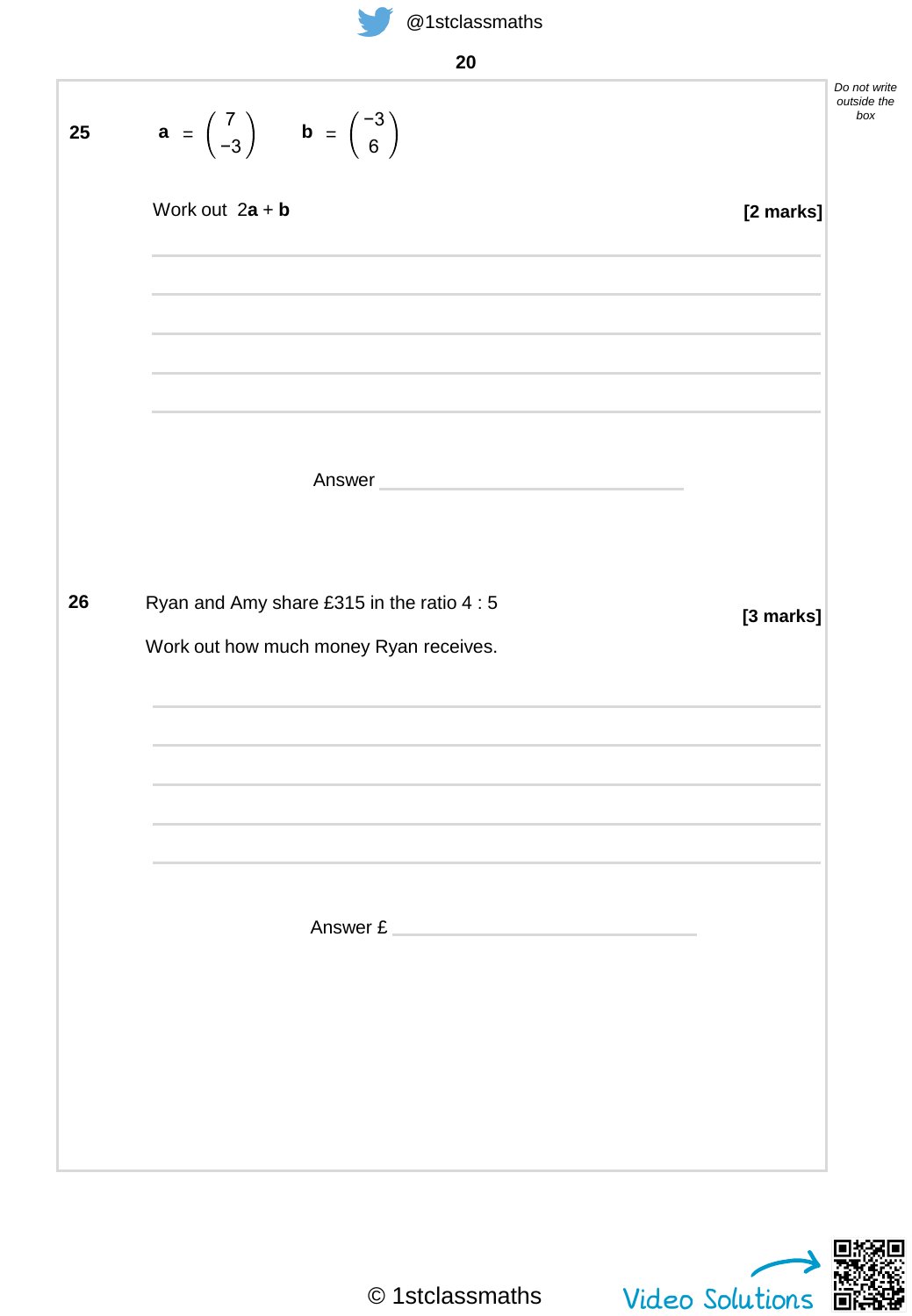**27** The table below shows information about how students travel to school.

|              | Walk | Car | Other |
|--------------|------|-----|-------|
| 2018         |      | 220 | 62    |
| 2019         | 114  |     | 48    |
| <b>Total</b> | 246  |     | 110   |

Between 2018 and 2019 the number of students coming by car increases by 30%

Complete the table.

**[4 marks]**

**Turn over ►**

![](_page_20_Picture_8.jpeg)

 $\overline{9}$ 

© 1stclassmaths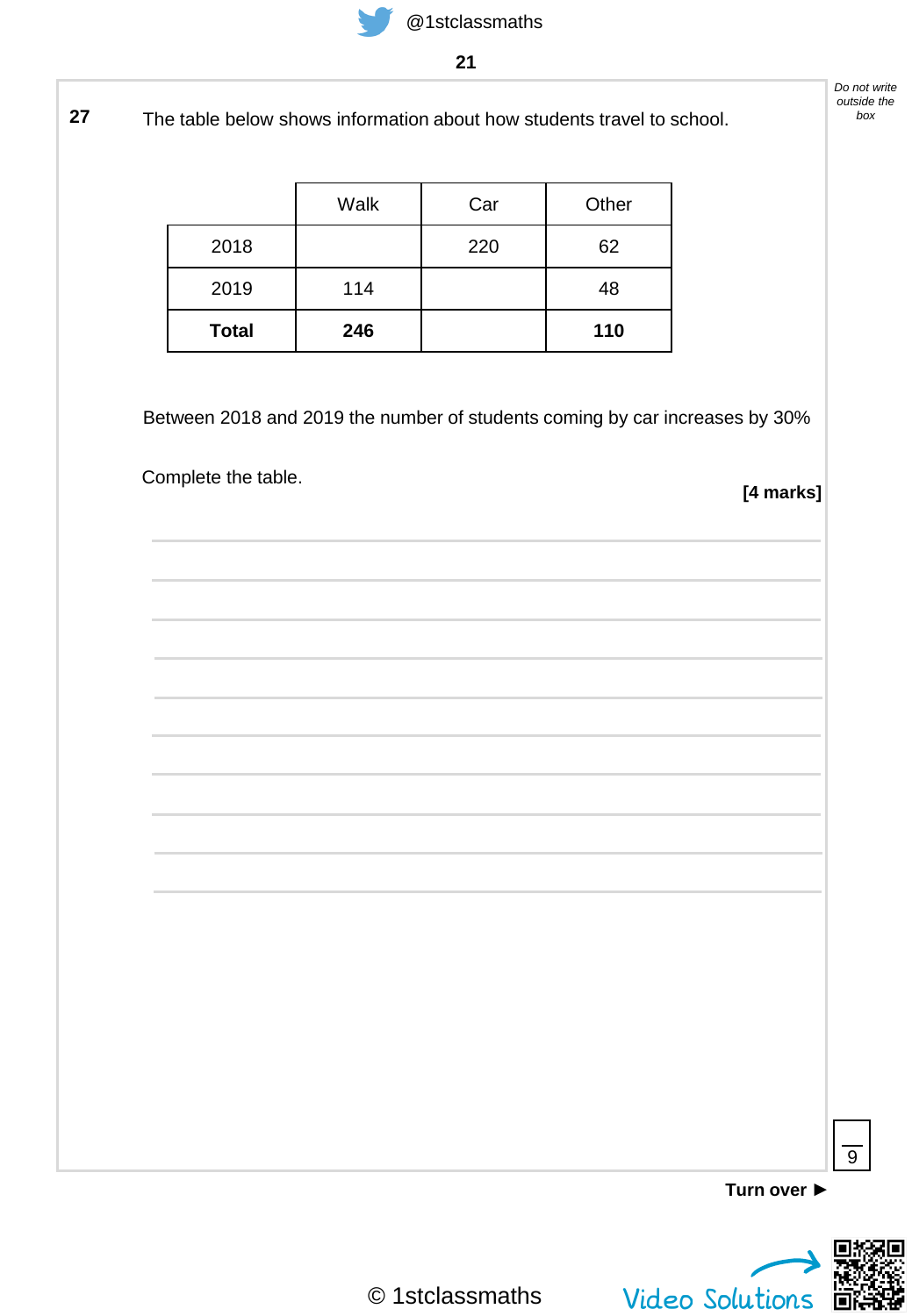![](_page_21_Picture_0.jpeg)

![](_page_21_Figure_1.jpeg)

![](_page_21_Figure_2.jpeg)

![](_page_21_Picture_3.jpeg)